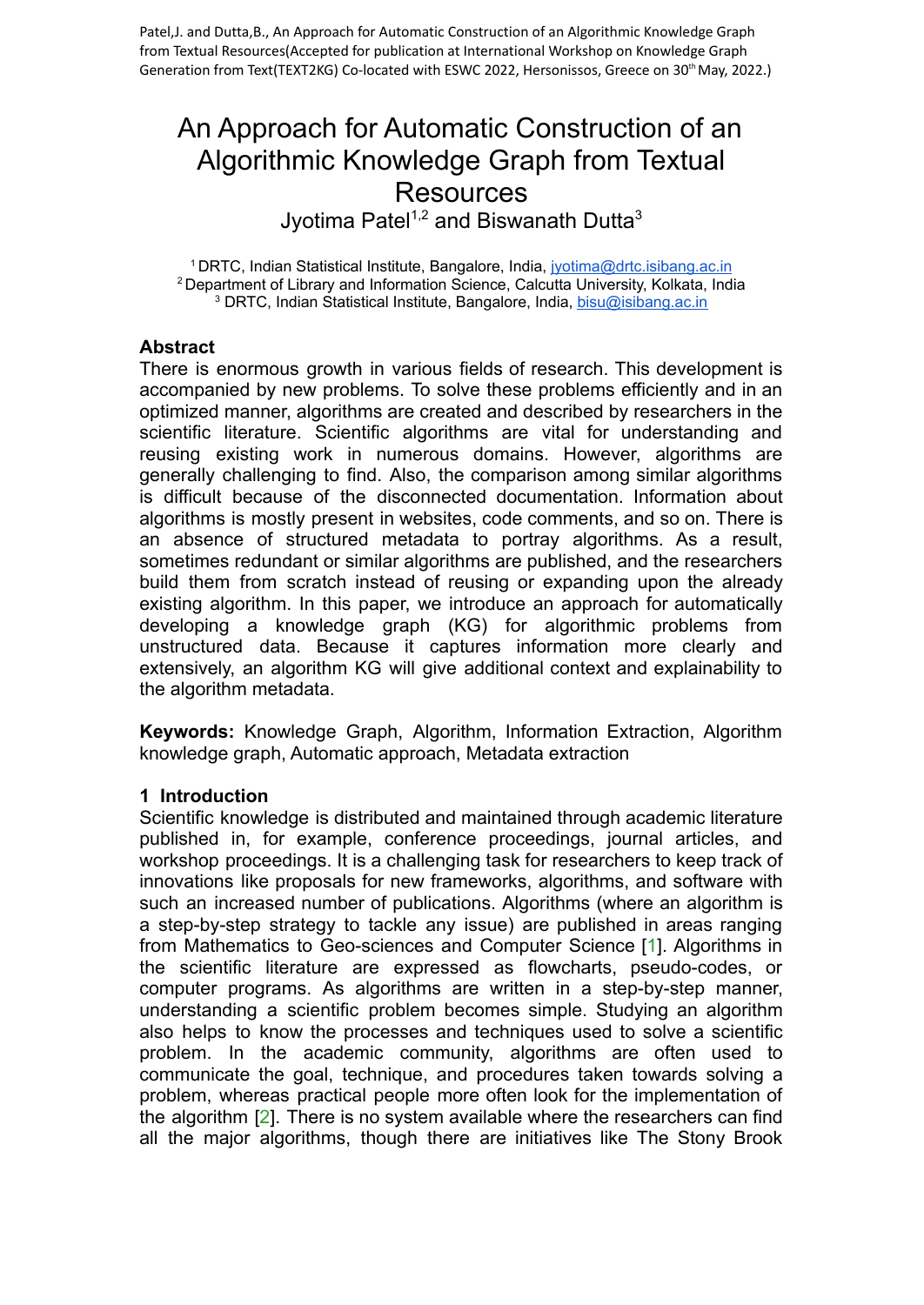Algorithm Repository<sup>1</sup> [2], Algowiki<sup>2</sup> [3], and Wikidata<sup>3</sup>. The main limitations of these repositories are that they provide a minimal description of the algorithms, they also lack a proper search facility and browsing for algorithms in these repositories is a tedious and time-consuming process (the repositories are further elaborated on in section 2). Because of these issues, many important algorithmic works often go unnoticed. Also, as stated above, since the algorithms are described minimally, searching for them is a challenge. The algorithm metadata in most cases is either missing or provided in a very minimal way. The extraction of the metadata is a challenging task because the information is usually located within the scholarly or other textual resources, such as the registries and repositories, like Algowiki and Stony Brook Algorithm Repository. Gathering the metadata manually from these resources is a tedious and time-consuming process. One of the main focuses of the current study is to provide an approach for extracting

the algorithmic metadata from textual resources. As a first step, we consider the Stony Brook Algorithm Repository as a potential source for extracting the metadata. Further, we transform these metadata automatically into a knowledge graph (KG) (*a manifestation of an intelligent web of Data informed by an ontology* [4] [5]). The transformation of algorithm metadata into a KG helps in representing the algorithms and their relations with high dependability, logic, and reusability. Apart from providing better search and retrieval, the KG identifies related information and helps in the comparison of algorithms. The KG can also be used as a referential model for the automatic extraction of information from the scientific literature.

The primary contributions of this work are:

- a methodology for the automatic creation of a knowledge graph for algorithmic problems.
- an approach for the automatic extraction of algorithmic problems and associated data from textual resources.
- generation of a knowledge graph using the extracted data.

The rest of the paper is organized as follows: Section 2 discusses the existing algorithm repositories and provides a comparison between them; section 3 gives an overview of the KG development approach and the steps involved in it; section 4 discusses the data extraction i.e the steps involved in the extraction of the data and the data processing; section 5 discusses the KG creation process from the processed data and also the tools used; section 6 provides some SPARQL queries to validate the KG; section 7 discusses the relevant related works and Section 8 concludes the paper and provides future research directions.

## **2 Existing Algorithm Repositories**

Algorithm repositories are storage areas for algorithms, where algorithms are often stored with minimal metadata. We found three dedicated algorithm repositories on the web. The Stony Brook Algorithm Repository provides an exhaustive collection of 75 fundamental algorithmic problems along with their

<sup>1</sup> https://algorist.com/algorist.html

<sup>2</sup> https://wiki.algo.is/

<sup>3</sup> https://www.wikidata.org/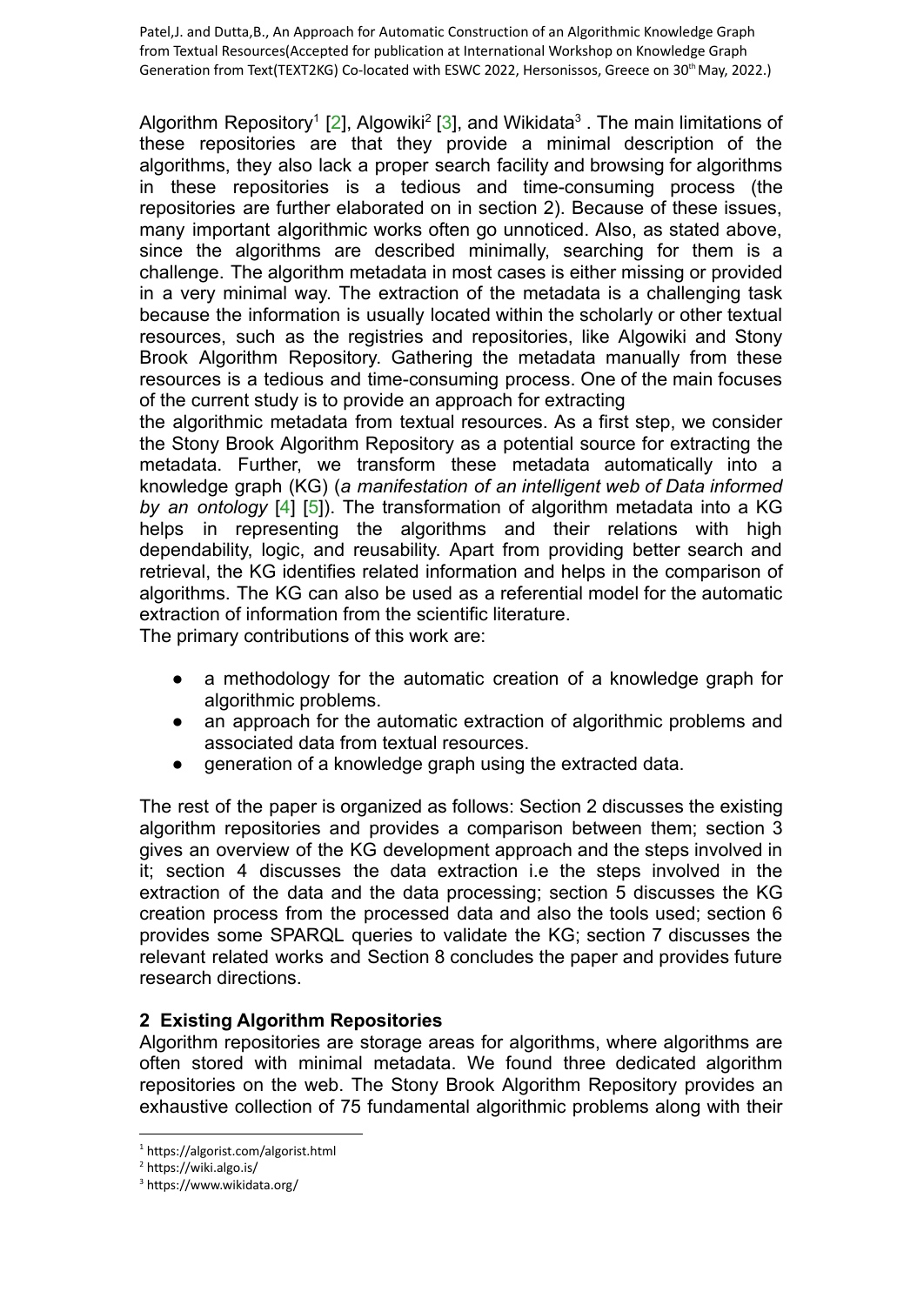implementations. The algorithms in this repository are categorized into two groups: language and by problem [2]. Each algorithm has its own separate web page containing information like input, output, input description, implementations, related

problems, and so on.

Algowiki is an online encyclopedia of algorithms. It contains a list of algorithms on a wiki page arranged in alphabetical order. Algowiki consists of algorithms from the field of mathematics with some features and properties. It is a wiki dedicated to competitive programming [3]. The algorithms in the Stony Brook algorithm repository are held in one web Server, whereas in Algowiki once you click on the desired algorithm, the site is redirected to either a Wikipedia page or a website that holds the description of the algorithm with minimal metadata. In Algowiki, only the URL of each algorithm is stored [3].

Wikidata is a knowledge base that acts as central storage for structured data of its Wikimedia sisters [6]. Initiatives are taken by Wikidata to model algorithms where they use generic properties to describe algorithms and then interlink the various other algorithms as sub-classes or instances. The Wikidata repository consists of items, each having a label and description [6]. When compared with the Stony Brook repository, Wikidata provides a more generalized description. For instance, the Convex Hull problem is described with metadata elements, such as title, description, sub-class, and main category. The metadata like input, output, and related problems are not provided. Wikidata has modeled the algorithms in a broad manner. The metadata elements present in Wikidata are in a structured format. Wikidata provides query service through the SPARQL endpoint<sup>4</sup>.

-<br>Traveling Salesman Problem



| Input Description: A weighted graph $G$ .<br>Problem: Find the cycle of minimum cost visiting all of the vertices of G exactly once.<br>Excerpt from The Algoritm Design Manual: The traveling salesman problem is the most natorious NP-complete problem. This is a function of its general usefulness, and because it is easy to explain to the public at large. Ima<br>Athough the problem arises in transportation applications, its most important applications arise in optimizing the tool paths for manulasturing equipment. For example, consider a robot arm assigned to solder all the connec<br>graphics plotter to draw a given figure. |                                                                                                                                                                                                                                                                                                                                                                                                                                                                                          |  |  |  |  |
|------------------------------------------------------------------------------------------------------------------------------------------------------------------------------------------------------------------------------------------------------------------------------------------------------------------------------------------------------------------------------------------------------------------------------------------------------------------------------------------------------------------------------------------------------------------------------------------------------------------------------------------------------|------------------------------------------------------------------------------------------------------------------------------------------------------------------------------------------------------------------------------------------------------------------------------------------------------------------------------------------------------------------------------------------------------------------------------------------------------------------------------------------|--|--|--|--|
| <b>Implementations</b><br>Concorde (rating 10)<br>GOBLIN (rating 9)<br>GeneticAlgorithm-TSP (rating 6) tsp-solver (rating 6)<br><b>JGraphT</b> (rating 5)                                                                                                                                                                                                                                                                                                                                                                                                                                                                                            | TSP solvers (rating 9)<br>Keld Helsgaun's traveling salesman (rating 8)<br>Netlib (rating 4)                                                                                                                                                                                                                                                                                                                                                                                             |  |  |  |  |
| <b>Recommended Books</b><br>The Traveling Salesman Problem and its Variations by G. Gutin and A. Punnen<br>The Traveling Salesman Problem : A Guided Tour of Combinatorial Optimization by E.L. Lawler (Editor) and A. H. Rinnoov-Kan                                                                                                                                                                                                                                                                                                                                                                                                                |                                                                                                                                                                                                                                                                                                                                                                                                                                                                                          |  |  |  |  |
| <b>Related Problems</b>                                                                                                                                                                                                                                                                                                                                                                                                                                                                                                                                                                                                                              | 中中<br>K57<br>$\begin{picture}(40,40) \put(0,0){\vector(0,1){30}} \put(15,0){\vector(0,1){30}} \put(15,0){\vector(0,1){30}} \put(15,0){\vector(0,1){30}} \put(15,0){\vector(0,1){30}} \put(15,0){\vector(0,1){30}} \put(15,0){\vector(0,1){30}} \put(15,0){\vector(0,1){30}} \put(15,0){\vector(0,1){30}} \put(15,0){\vector(0,1){30}} \put(15,0){\vector(0,1){30}} \put(15,0){\vector(0$<br>÷<br>$^{\ast}$<br>$\sim$<br>Convex Hull<br><b>Harritonian Cycle</b><br>Minimum Spanning Tree |  |  |  |  |
|                                                                                                                                                                                                                                                                                                                                                                                                                                                                                                                                                                                                                                                      | $\left(\textit{\textbf{x}}_1 \otimes \textit{\textbf{x}}_2 \otimes \textit{\textbf{x}}_3) \mid \right  \left(\textit{\textbf{x}}_1 \otimes \textit{\textbf{x}}_2 \otimes \textit{\textbf{x}}_3\right)$<br>$(x_1 - x_2 - x_3)$ $(x_1 - x_2 - x_3)$<br>$\{\tilde{x}_1=\tilde{x}_2=\tilde{x}_3\}\parallel (\tilde{x}_1=\tilde{x}_2=\tilde{x}_3)$                                                                                                                                            |  |  |  |  |

Figure 1: Algorithmic description in Stony Brook Algorithm Repository.

Taking note of the data extraction for the KG creation, Wikidata provides a seamless service to extract data in many formats like csv, json, xml, and many more. Wikidata provides structured data by just executing SPARQL queries that do not fit the scope of our current work. Whereas, the

<sup>4</sup> https://query.wikidata.org/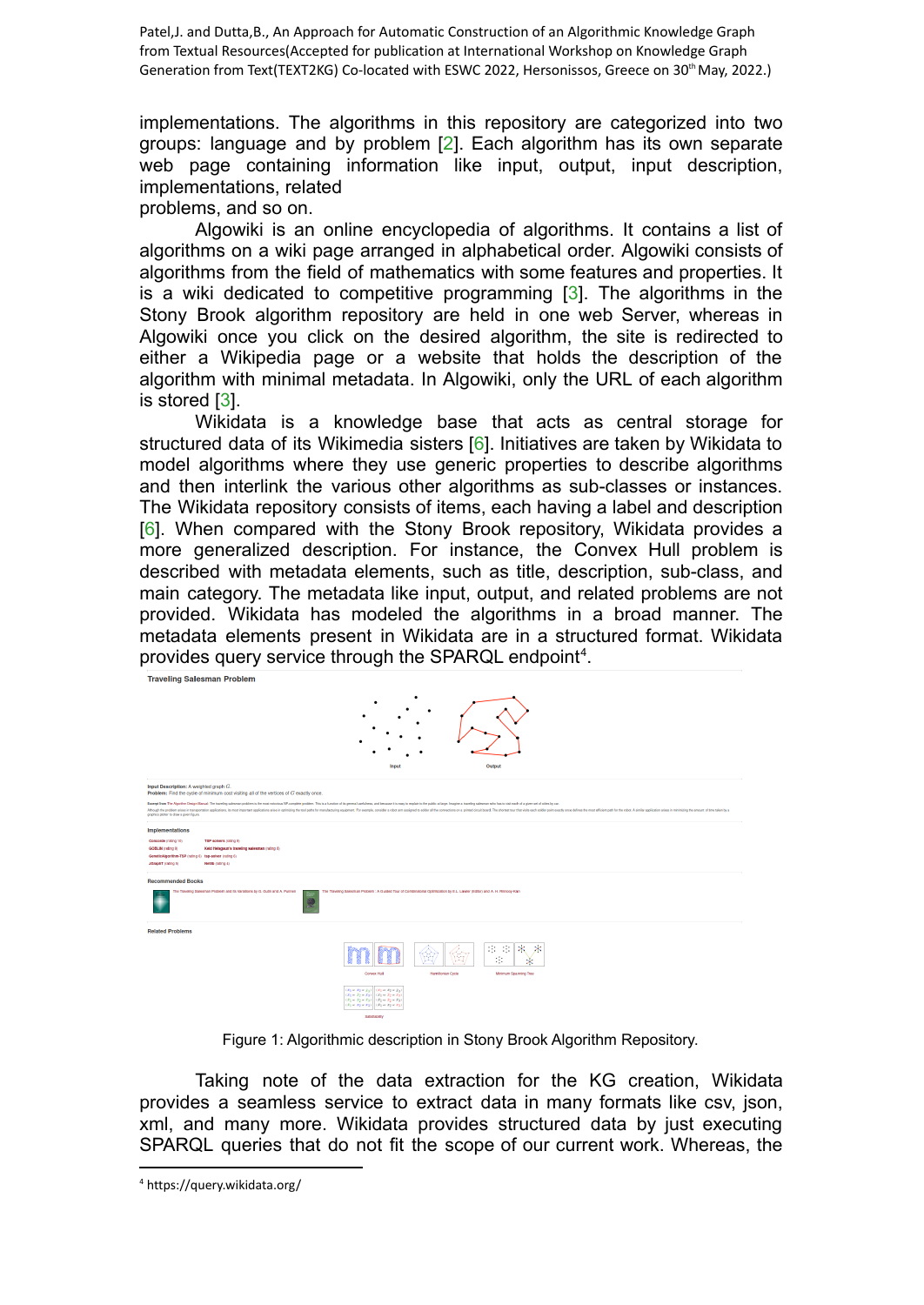Stony Brook Algorithm repository challenges us to extract the unstructured data from its website and process it to the set format. Algowiki does not meet our requirements as it describes the algorithms minimally. It is more like a registry and not a repository as the information is not held in the Algowiki server but spread across various third party websites. Whereas in Stony Brook Repository apart from algorithmic problems various associated entities like implementations and related problems are also described. Hence, in this work, our emphasis lies on the Stony Brook Algorithm Repository for data extraction. Figure 1 shows a representational algorithmic description from the repository.

## **3 Knowledge Graph Development Approach**

In this work, we build a KG for describing algorithmic problems and associated entities, such as software implementations, recommended resources, persons, and so forth. We present here a general approach toward the KG creation for algorithms and their relations. Figure 2 shows the important steps that we follow.



Figure 2: Steps for KG Creation.

**Step 0- Selection of data source.** The initial step is to identify the objective data source for data extraction, In section 2 comparisons are drawn among the accessible Algorithm Repositories. The Stony Brook Algorithm Repository is recognized as the potential source to extract the data for generating the KG.

**Step 1- Data extraction.** The Stony Brook Algorithm Repository has 75 separate web pages for its algorithms containing information like input, output, problem statement, description, related problems, implementation, rating, and so on. There are 10 metadata elements about each algorithm that interest us for extraction. Using an HTML parser and pattern matching the metadata present in each webpage is extracted and stored in a convenient data structure. In this work Python3, Dictionary and List are used as our preferred data structure.

**Step 2- Storing the data in tabular form.** In the above step, the data is stored in a Python variable but it needs to be exported to use it outside the Python environment. A Python package called Pandas is used to export it in tabular form.

**Step 3- Data processing.** The exported data file needs to be further processed in such a way that KG transformation can be done easily. In the present data file, there are metadata elements that have one to many relationships and are represented in a single column. These need to be separated into multiple columns. Further, there are metadata elements that are combined, for instance for an algorithm problem recommended books information column contains the book title along with the author's information as a single entity, which needs to be segregated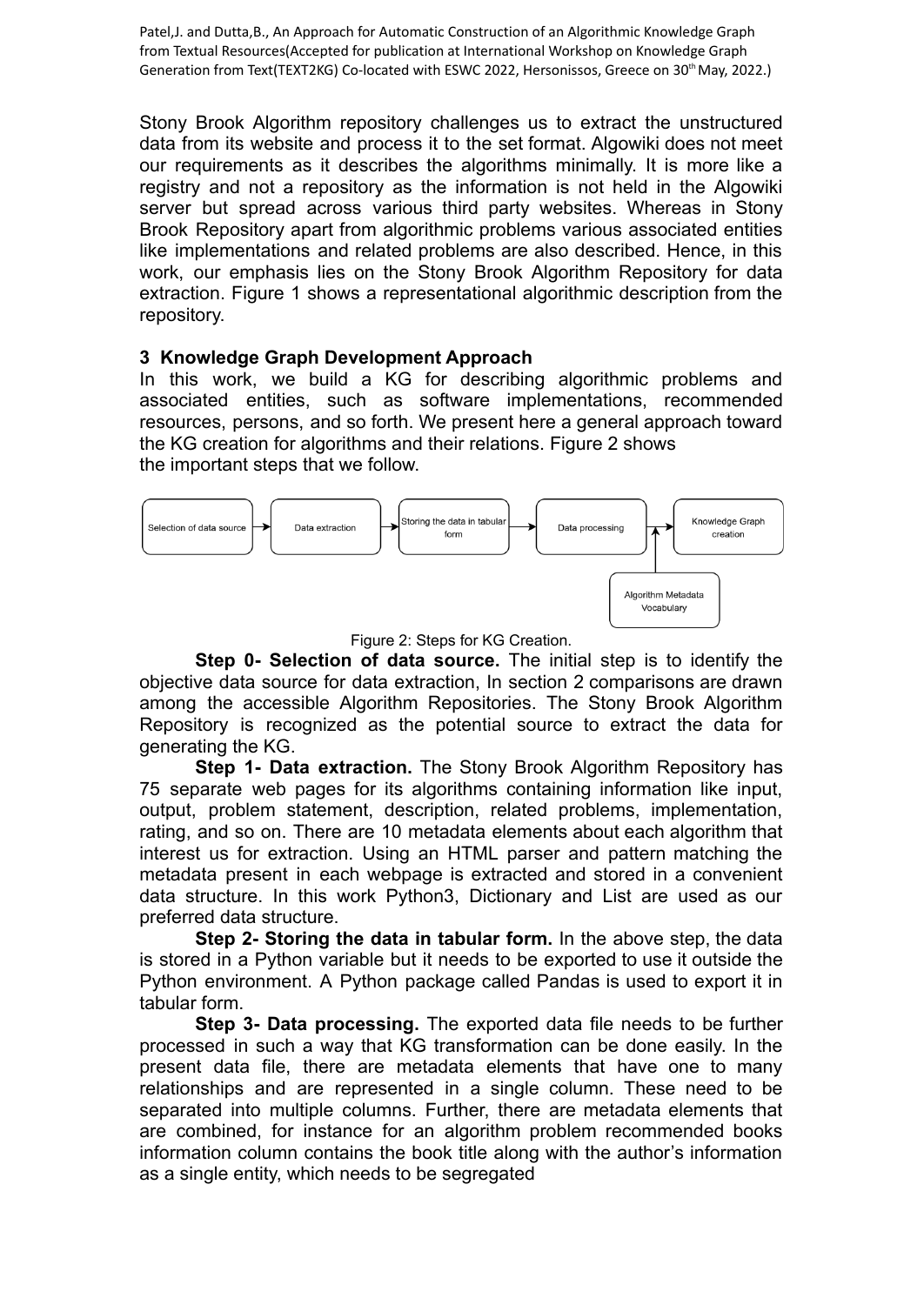into multiple columns.

**Step 4- Knowledge Graph creation.** The above data is taken as input and utilizing the Algorithm Metadata Vocabulary (AMV) [7] and MappingMasterDSL [8] the data is transformed into a KG. The details in regard to the KG development are discussed in section 5.

## **4 Data Extraction and Processing**

As discussed in section 2, for the current study, we selected Stony Brooks Algorithm Repository as our target repository to extract data. The Repository categorizes the algorithmic problems into two main classes: problems and language. On its home page ("https://algorist.com/algorist.html"), all the algorithmic problems are listed. Each problem in the list points to an HTML page where a detailed depiction of that algorithmic problem is present. Figure 3 shows a list of algorithmic problems. Information about each algorithmic problem, e.g., Convex Hull, String Matching, and Text Compression is to be extracted. The algorithmic problems are further grouped under seven broad problem types, for example Combinatorial Problems, Graph Problems, and Computational Geometry. Figure 3 shows a few of them.

The process of extraction of information from the website is completely automated. To automate the extraction and process the information in the required format the following Python libraries were used: BeautifulSoup, Selenium, Urllib, Regex, and Pandas. Among these BeautifulSoup along with Urllib is used to extract the relevant text from HTML pages. Webdriver from the Selenium library is used for navigating to different HTML pages. Lastly, Pandas and Regex are used to tabulate and clean the extracted data.

## **4.1 Data Extraction**

In this section, the steps for extracting information from the Stony Brook Algorithm repository are discussed. The pseudo-code for data extraction is given as Algorithm 1 (the source code is available on GitHub<sup>5</sup>).

Due to the space problem, only two examples are provided. The extracted values as shown in example 1 are appended to their corresponding keys in the dictionary created in step 3.

**Step 0- Importing the Python libraries.** Started with importing the Python libraries, regex, urllib, bs4, selenium and Pandas.

**Step 1- Links stored in a list.** The selenium web driver is used to open the URL "https://algorist.com/algorist.html" and all the links present on the homepage (as shown above in Figure 3 each algorithmic problem is a link to an HTML page) are stored in a list (a Python data structure).

Figure 3: Homepage of the Stony Brook Algorithm Repository

**Step 2- Filtering the URLs of algorithmic problems.** In the above step all the URLs present on the homepage are stored, but our interest lies in the URLs of each algorithmic problem. Hence, an empty list 'AlgorithmicProblem' is created and all the URLs starting with 'https://algorist.com/problems/' are stored since the URL for all algorithmic problems starts with the mentioned pattern. Regex is used to filter out the desired URLs.

<sup>5</sup> https://github.com/biswanathdutta/amv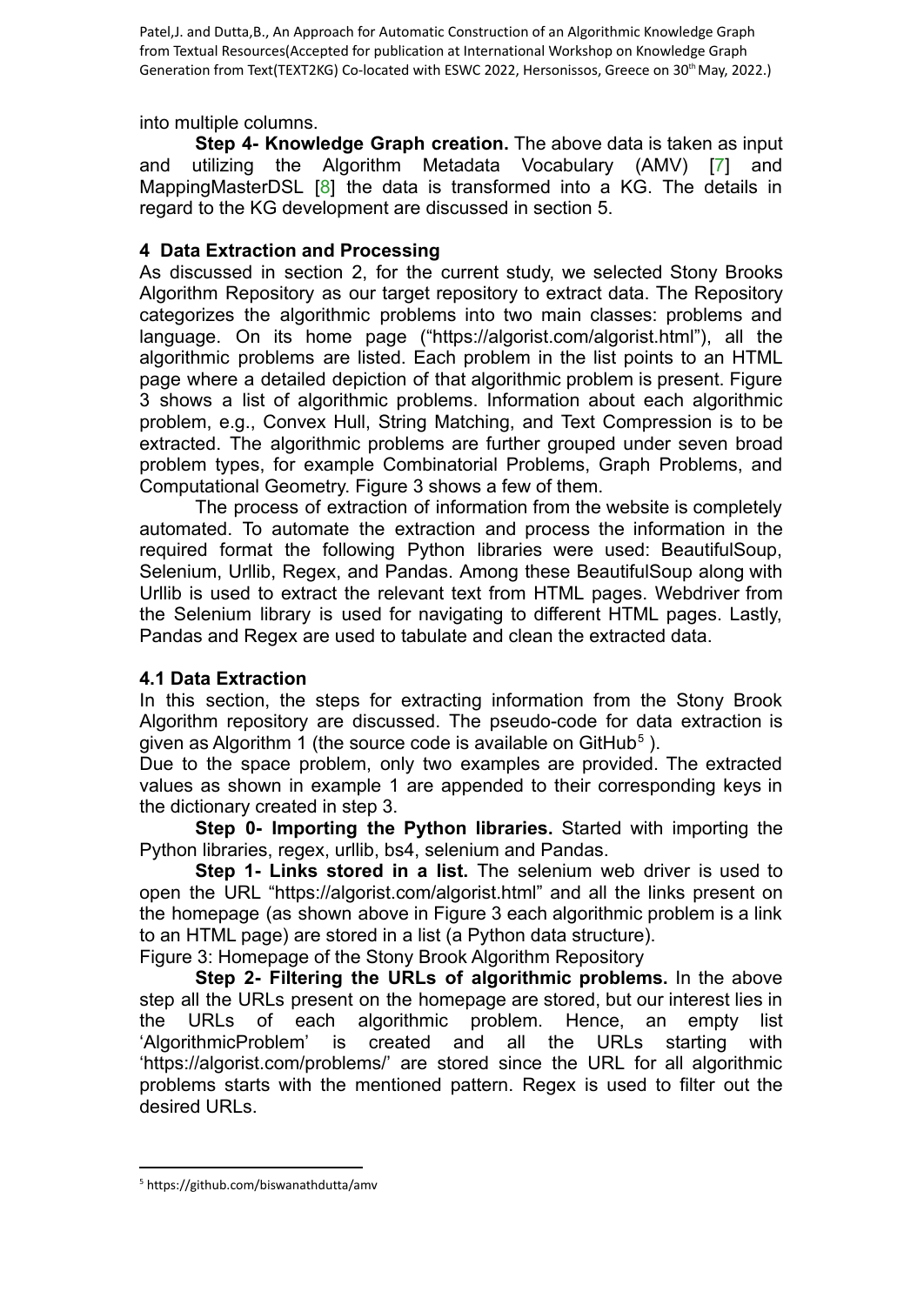**Step 3- Dictionary created for storing metadata.** By visual inspection of the website it is clear that each algorithmic problem has ten metadata elements. Hence, a Python dictionary is created with keys: problem, problem type, input image, output image, input decription, problem statement, description, implementations, recommended books and related problems. Initially all the keys are assigned an empty list.

**Step 4- Data population.** This step uses links that were stored in step 1 to populate the value in the dictionary corresponding to key problem type. Regex is used to filter out the links that begin with 'https://www.algorist.com/sections' and store it in a list. Since, all the broad categories, e.g., Data Structures, Numerical Problems, and Combinatorial Problems, have URLs starting with 'https://www.algorist.com/sections'.

**Step 5- Metadata extraction.** In this step, the metadata of each algorithmic problem is extracted. BeautifulSoup 'soup'(it contains HTML code in a hierarchical manner which is easy to access) object is created which contains the HTML script of each algorithmic problem. This is achieved by iterating over the list 'AlgorithmicProblem'. For instance, the title of the algorithmic problem is available in the 'h1' tag of the HTML page. Using the soup.select function it is accessed, there are multiple implementations present and each has its 'name', 'url', and 'rating'. This information is extracted as shown in example 1.

**Example 1.** *name1 | url1 | rating1 | implementation1 language 1 \n name2 | url2 | rating.*

**Step 6- Exporting the output as csv.** A Pandas dataframe is created from the main dictionary that holds all the information and this data frame is exported as a csv file.

| <b>Algorithm 1</b> Extracting data                                                                                          |  |  |  |  |
|-----------------------------------------------------------------------------------------------------------------------------|--|--|--|--|
| <b>Input:</b> URL of the website                                                                                            |  |  |  |  |
| <b>Output:</b> algo <sub>dict</sub>                                                                                         |  |  |  |  |
| 1: Import libraries: sys, regex, urllib, BeautifulSoup, selenium, pandas, numpy.                                            |  |  |  |  |
| 2. driver = Instantiated selenium webdriver and open url "https://algorist.com/algorist.html"                               |  |  |  |  |
| 3: store algorithms = list of URLs of algorithmic problems using driver                                                     |  |  |  |  |
| 4: store sections $=$ list of URLs of Types of algorithmic problems                                                         |  |  |  |  |
| 5: driver close                                                                                                             |  |  |  |  |
| 6: create algo_dict = Dictionary with keys problem, problem_url, problem_type, input_image, output_image, input_decription, |  |  |  |  |
| problem_statement, description, recommended_books, related_problems and values = empty list.                                |  |  |  |  |
| 7: for url in sections do                                                                                                   |  |  |  |  |
| driver = Instantiate selenium webdriver and open url<br>8:                                                                  |  |  |  |  |
| store $c =$ Number of algorithmic problems in this type<br>9:                                                               |  |  |  |  |
| algo_dict["problem_type"].extend(c times type name)<br>10:                                                                  |  |  |  |  |
| driver close<br>11:                                                                                                         |  |  |  |  |
| $12:$ end for                                                                                                               |  |  |  |  |
| 13: for url in algorithms do                                                                                                |  |  |  |  |
| soup = Instantiate BeautifulSoup soup object and open url<br>14:                                                            |  |  |  |  |
| for key in algo_dict do<br>15:                                                                                              |  |  |  |  |
| algo_dict[key].append(relevant metadata from soup)<br>16:                                                                   |  |  |  |  |
| end for<br>17:                                                                                                              |  |  |  |  |
| $18:$ end for                                                                                                               |  |  |  |  |
| 19: driver = Instatutiate selenium webdriver and open "https://algorist.com/algorist.html"                                  |  |  |  |  |
| 20: store languages $=$ list of URLs with languages of the algorithmic problems using driver                                |  |  |  |  |
| 21: driver close                                                                                                            |  |  |  |  |
| 22: create dict_75 = dictionary with keys as the elements in algo_dict["problem_url"]                                       |  |  |  |  |
| 23: for url in languages do                                                                                                 |  |  |  |  |
| store language_name $=$ name of the current language<br>24:                                                                 |  |  |  |  |
| driver = Instatutiate selenium webdriver and open url<br>25:                                                                |  |  |  |  |
| Add implementation, rating, implementation_url, and name of language seperated by "I" to corresponding key whenever<br>26:  |  |  |  |  |
| a problem until is present in this page. Add a " $\n\cdot$ " at the end of the string<br>driver close                       |  |  |  |  |
| 27:                                                                                                                         |  |  |  |  |
| 28: end for                                                                                                                 |  |  |  |  |
| 29: store algos_dict['implementations'] = values in dict_75                                                                 |  |  |  |  |
| 30: Export algos_dict as a csy file using pandas                                                                            |  |  |  |  |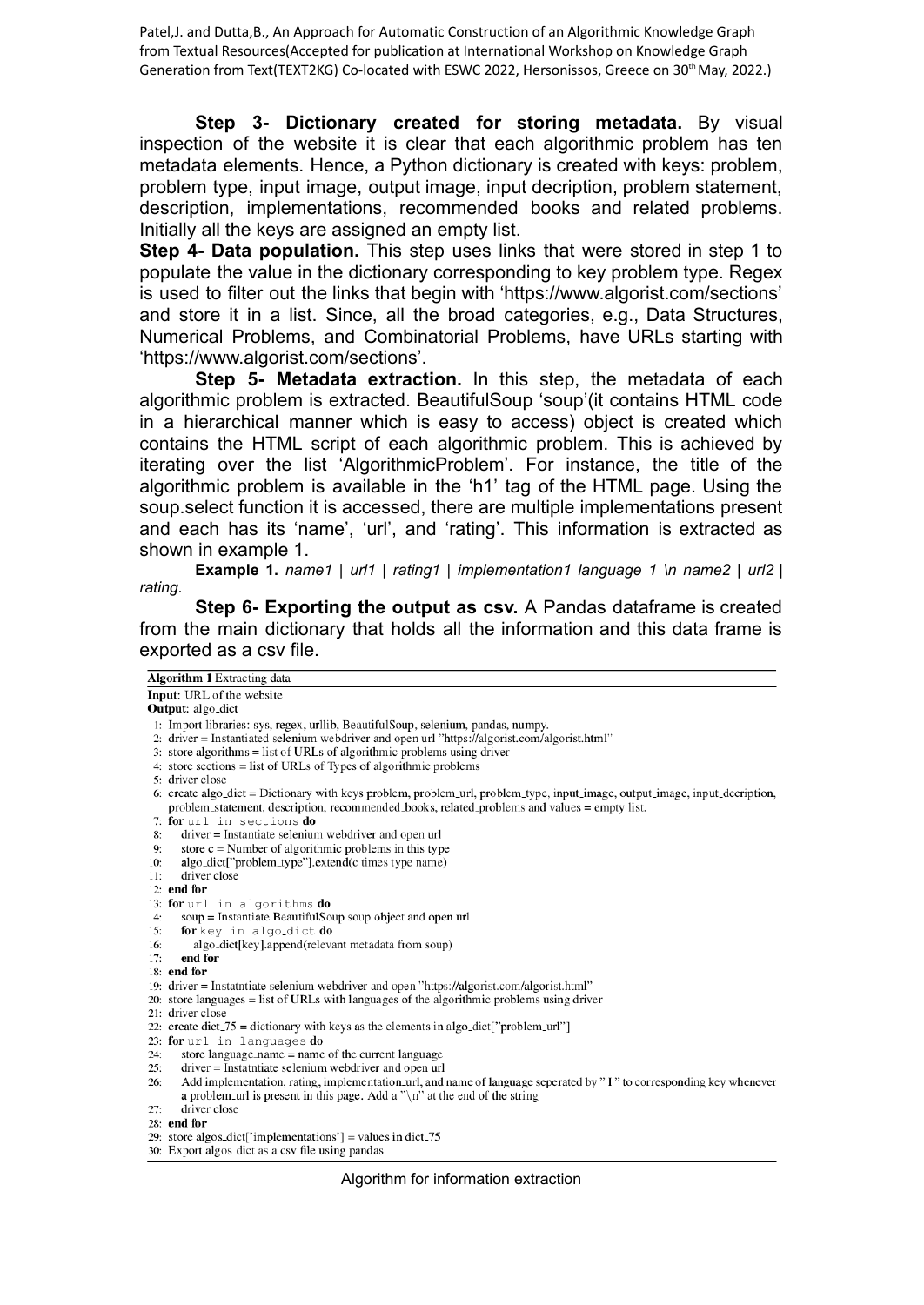## **4.2 Data Processing**

The exported data in csv (as discussed above), needs to be processed and converted into a form that fits with the Algorithm Metadata Vocabulary (AMV) model (discussed in section 5).The data will be utilized to create a KG and in a KG each entity is represented in a uniquenode [9]. In the KG, a node can be any object, place, or person and the edge defines the relationship between nodes [10]. In the exported data, some data points are merged together and do not represent a unique entity. Hence, the processing is required for some columns e.g. implementation and related problems.

The columns like implementation, related problems, and recommended books have more than one element. Figure 4 shows the columns implementation, recommended books, related problems, and so on. As visible in the Figure 4 there is information that needs to be in different columns. For instance, the implementation column has multiple entities. Firstly, each individual implementation needs to be separated. Each individual implementation also has its name, rating, and url, this information also needs to be split. Similar processing is required for the columns recommended books, related problems, and implementation in languages.

| <i>implementations</i>                                | recommended books                                         | related problems                                   |
|-------------------------------------------------------|-----------------------------------------------------------|----------------------------------------------------|
| $libc++$ (rating 10)   https://llvm.org/svn/ll        | Data Structures and Algorithm Analysis in C++<br>$\cdots$ | Priority Queues   https://algorist.com<br>/problem |
| libstdc++ $ $ (rating 10) $ $<br>https://gcc.gnu.org/ | Data Structures and Algorithm Analysis in C++<br>$\cdots$ | Dictionaries   https://algorist.com/problems/D     |

Figure 4: Shows the raw data after extraction

The details of processing the data are as follows:

**Step 0- Importing the libraries and loading the data.** Started by importing the Python libraries, numpy, Pandas and regex and the csv file is loaded which contains the extracted data.

**Step 1- Processing the implementations.** In this step, the focus is on the implementation column, the multiple implementations were combined using '*\*n'. The same is used to split each implementation to get the maximum number of implementations present and create that many columns with suffix (eg. Implementation 1, Implementation 2). Further, each implementation is appended in separate columns that were created. Each implementation has its title, rating, and url which are combined using '*|*'. The same is used to split them and add them to separate columns.

**Step 2- Processing the related problems.** In this step, the focus is on the related problem column. There are multiple related problems combined with '/n' and each problem has its name and url combined using '*|*'. A similar approach to the previous step is followed to process this column.

**Step 3- Processing the recommended books.** In this step, the focus is on the recommended book column, the book name contains the title of the book along with author names. The book title and author's name are separated by 'by' string. For books with multiple authors, each author is separated by 'and' and ','. Following the similar approach as above the books are split into multiple columns and the related information like author name, book url are split from each book.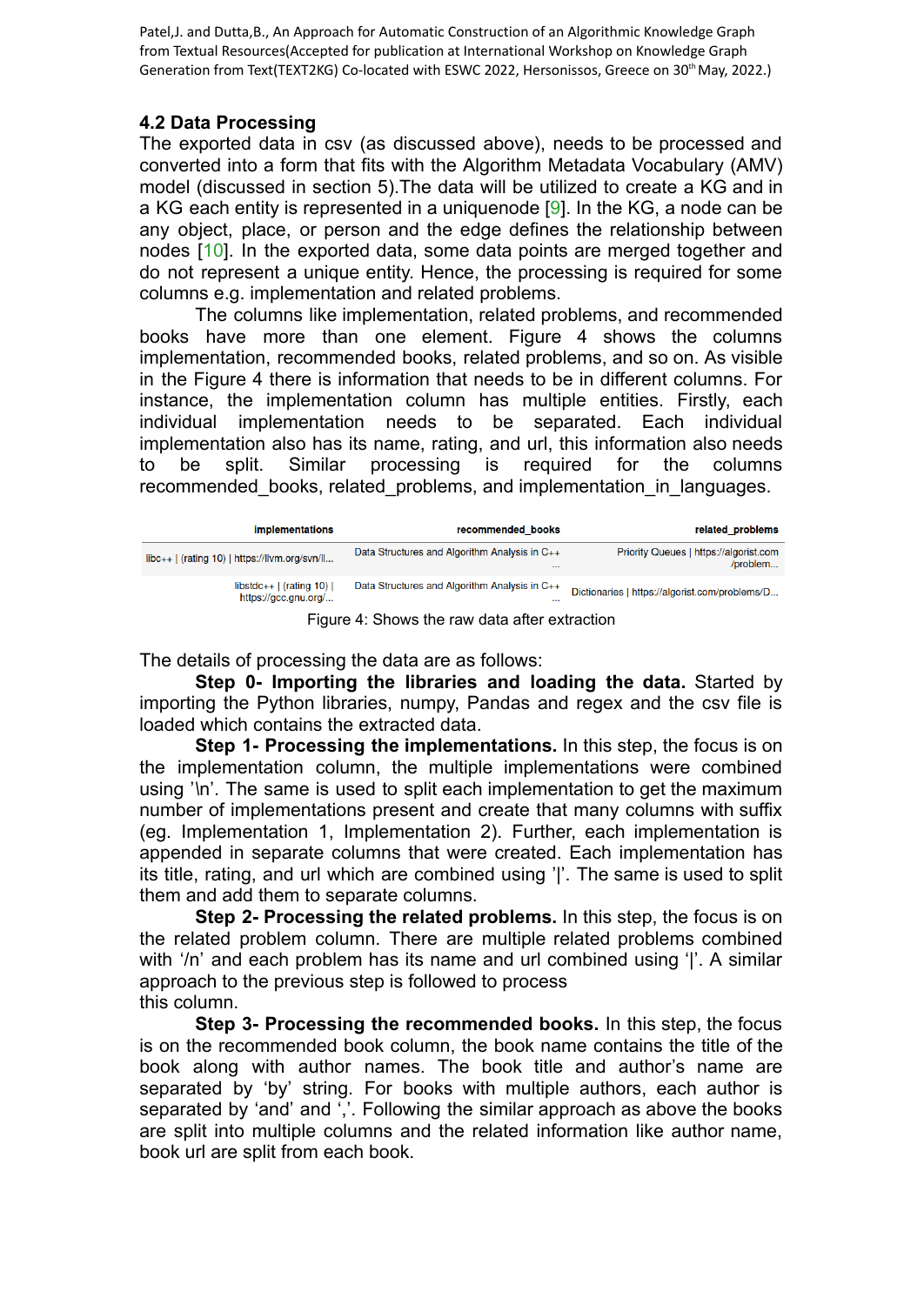**Step 4- Export the processed data.** The final data frame is exported into a .xlsx file.

Figure 5 shows the recommended books column before and after processing. As visible in Figure 5 after extraction, each recommended book column has its title, url, and authors. After processing, each recommended book column is split and their authors, title and URLs are also present in different columns.

|                                                                                                                                                                                                                                                                                                                                                                                                                                                                                                                                                                                                                                                       |                                                                                                                                   |          |     | recommended books |  |  |
|-------------------------------------------------------------------------------------------------------------------------------------------------------------------------------------------------------------------------------------------------------------------------------------------------------------------------------------------------------------------------------------------------------------------------------------------------------------------------------------------------------------------------------------------------------------------------------------------------------------------------------------------------------|-----------------------------------------------------------------------------------------------------------------------------------|----------|-----|-------------------|--|--|
| Practical Algorithms for Programmers by A. Binstock and J. Rex   https://www.amazon.com/exec/obidos/ASIN/020163208X/thealgorith01-20?tag=algorist-20 Handbook of<br>Algorithms and Data Structures by G. Gonnet and R. Baeza-Yates   https://www.amazon.com/exec/obidos/ASIN/0201416077/thealgorith01-20?tag=algorist-20 The Design and<br>Analysis of Computer Algorithms by A. Aho and J. Hopcroft and J. Ullman   https://www.amazon.com/exec/obidos/ASIN/0201000296/thealgorith01-20?tag=algorist-20 Regular<br>Algebra and Finite Machines by J. H. Conway   https://www.amazon.com/exec/obidos/ASIN/0412106205/thealgorith01-20?tag=algorist-20 |                                                                                                                                   |          |     |                   |  |  |
|                                                                                                                                                                                                                                                                                                                                                                                                                                                                                                                                                                                                                                                       | recommended book 1 name recommended book 1 author 1 recommended book 1 author 2 recommended book 1 author 3 recommended book 1 au |          |     |                   |  |  |
| <b>Practical Algorithms for</b><br>Programmers                                                                                                                                                                                                                                                                                                                                                                                                                                                                                                                                                                                                        | A. Binstock                                                                                                                       | $J.$ Rex | nan |                   |  |  |

Figure 5: Shows the recommended books information before and after processing.

#### **5 Knowledge Graph Creation**

The processed data was received in a .xlsx file with 75 rows and 163 columns. This data is taken as input for the KG development. In the current study, Algorithm Metadata Vocabulary (AMV $6$ ) is used as a schema for the KG. MappingMaster (*M*2 ) is used to transform the data

into a KG. AMV is a metadata vocabulary for describing algorithms, algorithm problems, and related entities, like software code. The vocabulary is available as an OWL ontology. It can be directly used by anyone interested to create and publish algorithm metadata as a KG, or to provide metadata service through the SPARQL endpoint [11]. We have used it as a schema for the production of the algorithmic KG. MappingMaster (an open-source Java library to transform the content of spreadsheets to OWL axioms) has GUI support and is available as a plugin called Cellfie for Protege Desktop [12]. MappingMaster has domain-specific language (DSL) [8]. For the current work, we used the Cellfie plugin and also the DSL language for developing mapping rules for transforming the metadata available in a spreadsheet (as mentioned above) into KG. A snippet of the developed mapping rules expressed in (*M*<sup>2</sup> ) DSL language is shown in Table 1.

<sup>6</sup> https://w3id.org/amv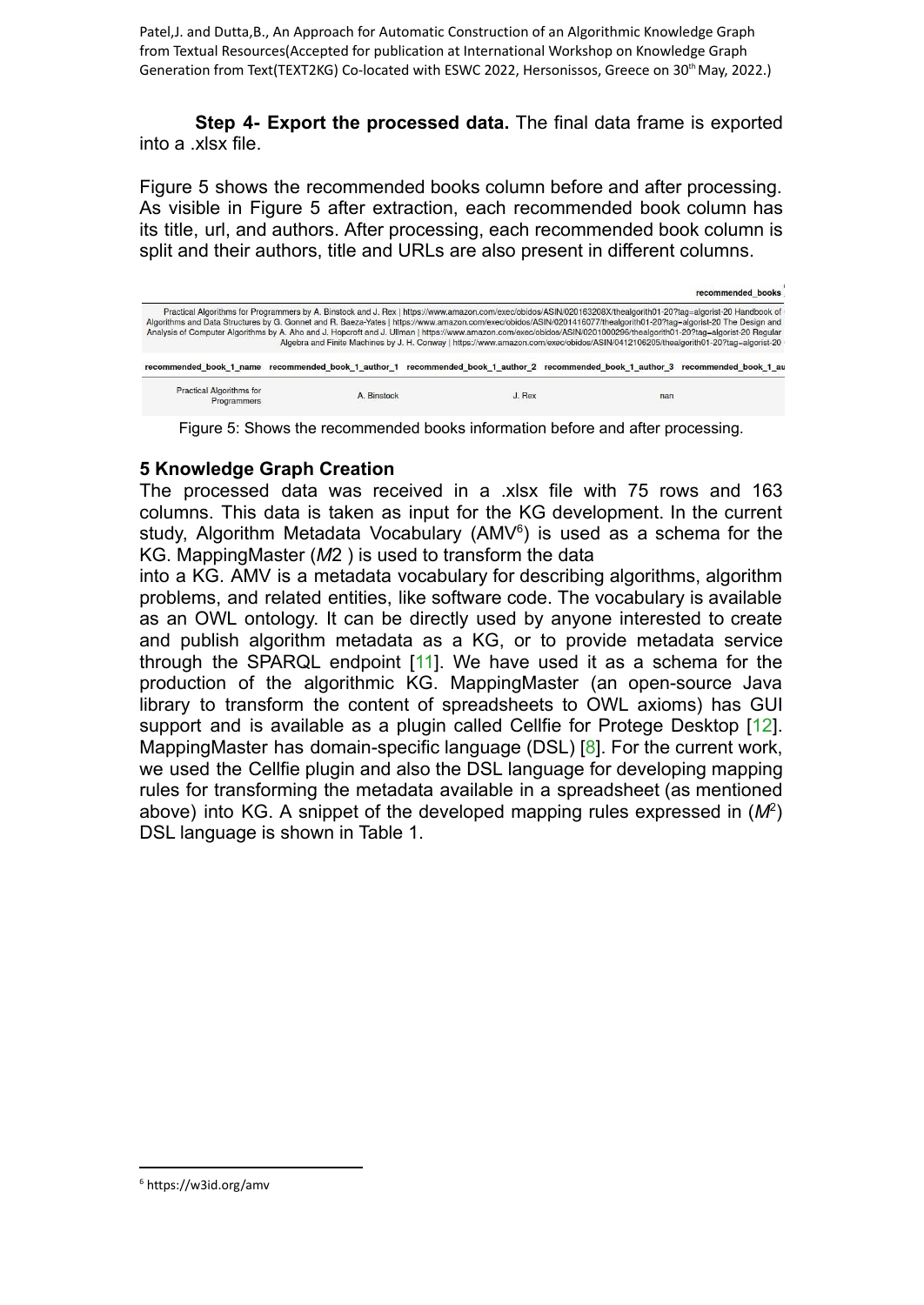| A                   | B           | $\mathbf C$                                                                                      | D | E                        | F | G                                                                                                                                              | н                                                                                         |
|---------------------|-------------|--------------------------------------------------------------------------------------------------|---|--------------------------|---|------------------------------------------------------------------------------------------------------------------------------------------------|-------------------------------------------------------------------------------------------|
| problem             | problem url | problem type                                                                                     |   | input image output image |   | input description problem statement description                                                                                                |                                                                                           |
|                     |             |                                                                                                  |   |                          |   |                                                                                                                                                | <b>Excerpt from Th</b>                                                                    |
| <b>Dictionaries</b> |             |                                                                                                  |   |                          |   | https://algorisoData Structures https://algorishttps://algorist. A set of \(n\) recor Build and maintain a An essential pie                    |                                                                                           |
|                     |             |                                                                                                  |   |                          |   |                                                                                                                                                | <b>Excerpt from Th</b>                                                                    |
|                     |             |                                                                                                  |   |                          |   |                                                                                                                                                | If your application                                                                       |
|                     |             |                                                                                                  |   |                          |   | Priority Queues https://algoris Data Structures https://algoris https://algorist. A set of records w Build and maintain a However, if you      |                                                                                           |
|                     |             |                                                                                                  |   |                          |   | Suffix Trees and https://algorisData Structures https://algorishttps://algorist. A reference string Build a data structur A suffix tree is s   | In its simplest in<br>A trie is a tree st<br><b>Tries are useful</b><br>Starting with the |
|                     |             |                                                                                                  |   |                          |   |                                                                                                                                                | <b>Excerpt from Th</b>                                                                    |
|                     |             | Graph Data Stru https://algoris Data Structures https://algoris https://algorist. A graph \(G\). |   |                          |   | Give an efficient, fle Building a good                                                                                                         |                                                                                           |
|                     |             |                                                                                                  |   |                          |   |                                                                                                                                                | <b>Excerpt from Th</b>                                                                    |
|                     |             |                                                                                                  |   |                          |   |                                                                                                                                                | When each sub:                                                                            |
|                     |             |                                                                                                  |   |                          |   | Set Data Structu https://algoris Data Structures https://algoris https://algorist. A universe of obje Represent each sub Your primary alterial |                                                                                           |

Figure 6: A glimpse of the dataset

Table 1 provides a snippet of the mapping rule for the algorithm problems and their corresponding types, identifier, representational depiction of input and output, input description for the problem, problem description, and implementation details.

Individual: @A\*(rdfs:label=(@A\*)) Types: @C\*\* Facts: dcterms:title @A\*, dcterms:identifier @B\*, inputImage @D\*, outputImage @F\*, inputDescription @H\*, problemDescription @I\*, excerpt @J\*, hasImplementation @K\*

Table 1: Snippet of the mapping rules represented in *M*2 DSL language

The produced KG consists of 1494 individuals and 9706 axioms in addition to 59 classes, 44 object properties, and 50 data properties coming from the AMV ontology. The KG is available as an RDF dump and can be downloaded from GitHub<sup>7</sup>.

## **6 SPARQL Queries**

To validate the produced KG, we have conducted several SPARQL queries. The queries are centered around the algorithm problems and their e.g. relations, implementation, and related information like implementation language, platform, loop types, and data structure. Some of the queries are: retrieve all the problems related to the sorting problem, with their corresponding type and their implementation details like problem statement,

<sup>7</sup> https://github.com/biswanathdutta/amv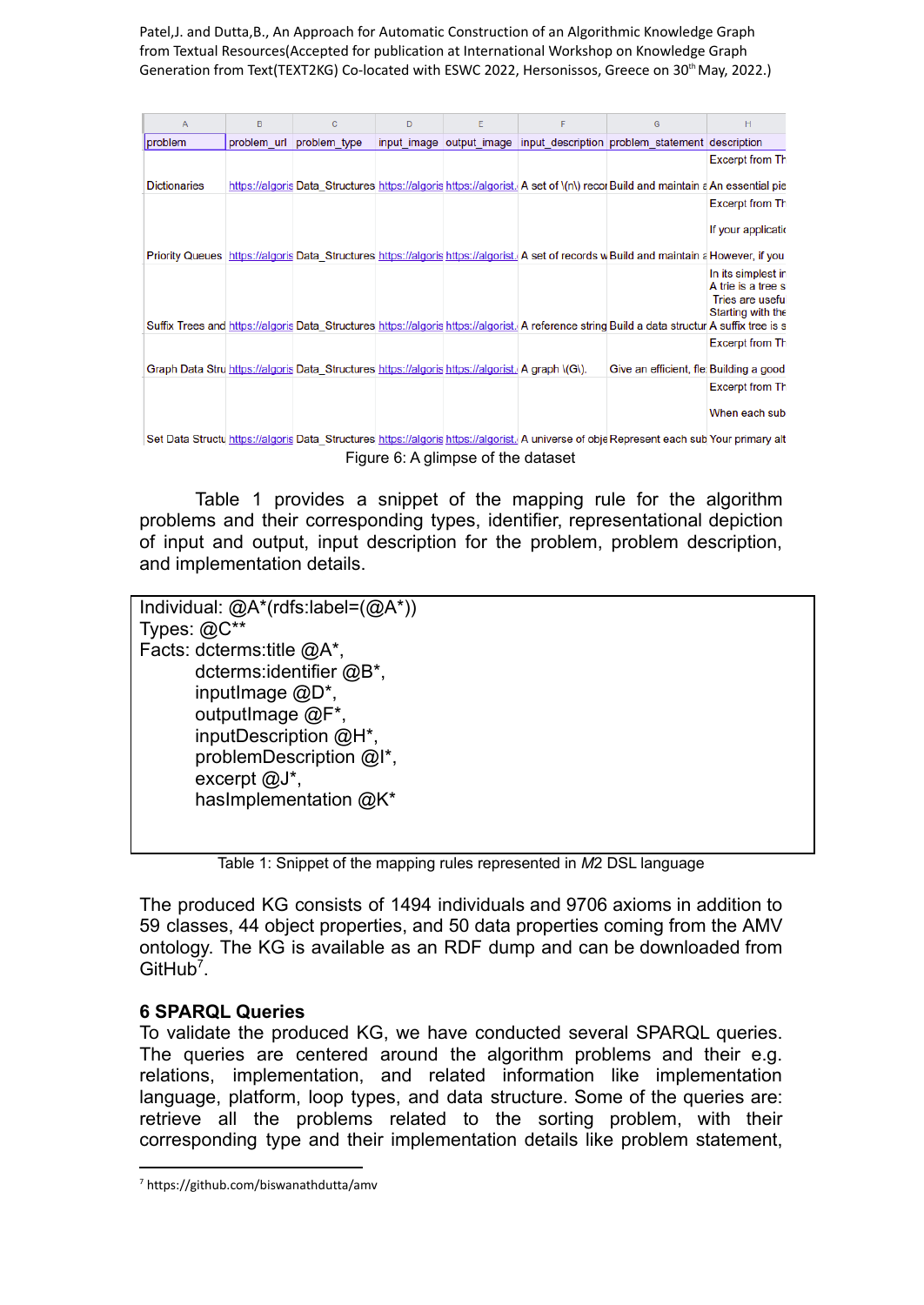implementation URI and implementation language (Q1), and retrieve the implementations of Eulerian Cycle problem in C++ programming language (Q2) and retrieve the related algorithms for text compression problem along with their looping structure (Q3). Table 2 provides the SPARQL representation for the first query( $Q_1$ ). Figure 7 displays the query result in a graph produced using a browser-based application Gruff (https://allegrograph.com/products/gruff/). The successful execution and the retrieval of desired results for the various queries centred on algorithm problems prove the efficacy of KG.

PREFIX dct: *<*http://purl.org/dc/terms/*>* PREFIX amv: *<*https://w3id.org/amv#*>* PREFIX rdfs:*<*http://www.w3.org/2000/01/rdf-schema#*>* SELECT DISTINCT ?problem ?type ?prob desc ?y ?impl uri ?impl language WHERE amv:Sorting dct:relation ?problem. ?problem a ?type ; amv:problemDescription ?prob desc ; amv:hasImplementation ?y . ?y amv:inProgrammingLanguage ?impl language; dct:identifier ?impl uri.



Table 2: Shows SPARQL query representation for Q1

Figure 7: Showing the result in a graph for the query in Table 2

## **7 Related Works**

Addressing all encompassing and factual knowledge utilizing RDF and Linked Data is quite feasible [13]. There are industrial innovations like Thomson Reuters KG Feed for the Financial Services market [13] and BBC's KG for their operations with content [9]. Google's KG to make web searches more intelligent and augment the results with information relevant to the query [14]. In academia, much work is focused on addressing the bibliographic metadata, while machine readable portrayal of scientific information in academic writing has not received much consideration [13]. There are few methodologies that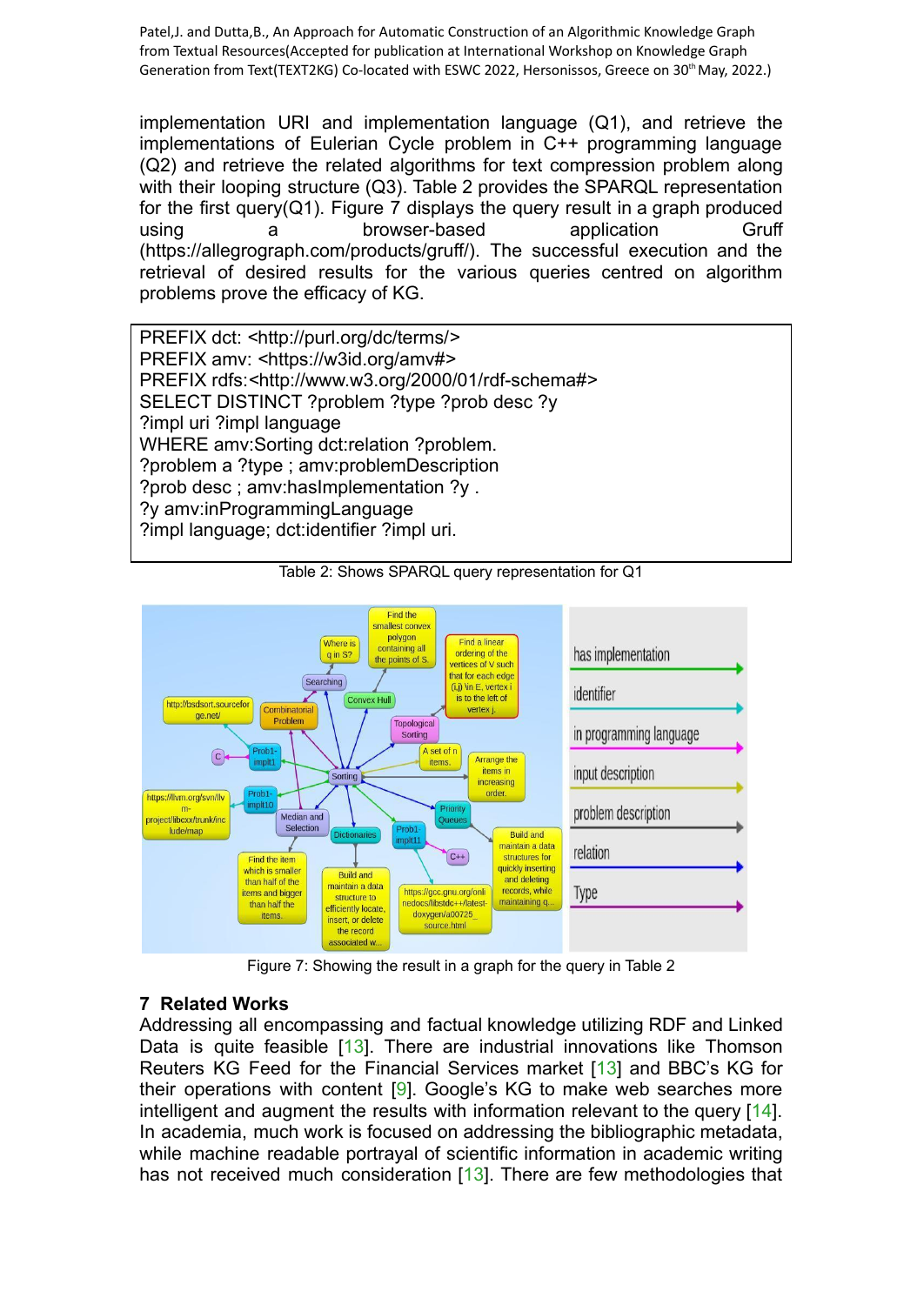focus on scientific literature. The Artificial Intelligence Knowledge Graph(AI-KG) is a large-scale automatically generated KG that depicts research entities. It uses deep learning techniques to extricate elements and relations from scientific text [15].

The Open Research Knowledge Graph (ORKG) [13] contributes toward representing scholarly knowledge semantically with KGs. ORKG not only contains the bibliographic metadata like authors, references, but also contains semantic depiction of scholarly literature like problem statement, approach and implementation. Both AI-KG and ORKG utilize deep learning techniques for extraction from the academic literature but KG of scientific software metadata focuses on external code repositories, readme files and documentation of software [16]. It focuses on metadata categories like description, installation instructions, execution, and citation for extraction. Machine Learning techniques were employed to gather the data whereas in our work we used pattern matching to gather data. For KG development a list of programme items is scrapped from a target software registry (e.g., Zenodo). Then, for each item, its version data is obtained, extract all code repository links, and download the complete text of its readme file. SOMEF parses the readme file, and the findings are integrated and aggregated into a knowledge Graph [1].

OKG-Soft is also one effort towards creating a KG for scientific software metadata in a machine readable manner. OKG-Soft includes an ontology designed to describe software and the specific data formats it uses and publish software metadata as an open KG, linked to other Web of Data objects [17]. The capture of metadata is based on their previous work OntoSoft [18].

The one ongoing effort towards KG is OpenAIRE, which considers many scientific arti-facts like research literature, research software, and research data. It also includes metadata records about organizations involved in the research life-cycle, such as universities, research organizations, and funders [19]. Graph4code is another work that focuses on the program code, the metadata in this is extracted by the code documentation, forum discussions and then mapped into a knowledge graph, this work employs extensive use of named graphs in RDF to make the knowledge graph extensible [20]. The work focuses on and captures the semantics of Python codes whereas our work focuses on algorithms that can be implemented in different programming languages. Despite covering such diverse metadata records from various academic literature and external sources, the idea of depicting the metadata of algorithms and related entities and their relations is not considered previously. The current work may be considered a pioneer in this regard.

## **8 Conclusion**

Algorithms published in the scientific literature are crucial to comprehend and reuse to better understand the information. There is a surge in the number of research publications made available each year. This creates a necessity to make algorithm searches more effective and personalized. Algorithms should be treated as independent digital objects like research data, research articles and in recent times software and ontologies [21]. In this work, we have presented a novel approach for automatically creating a KG by extracting the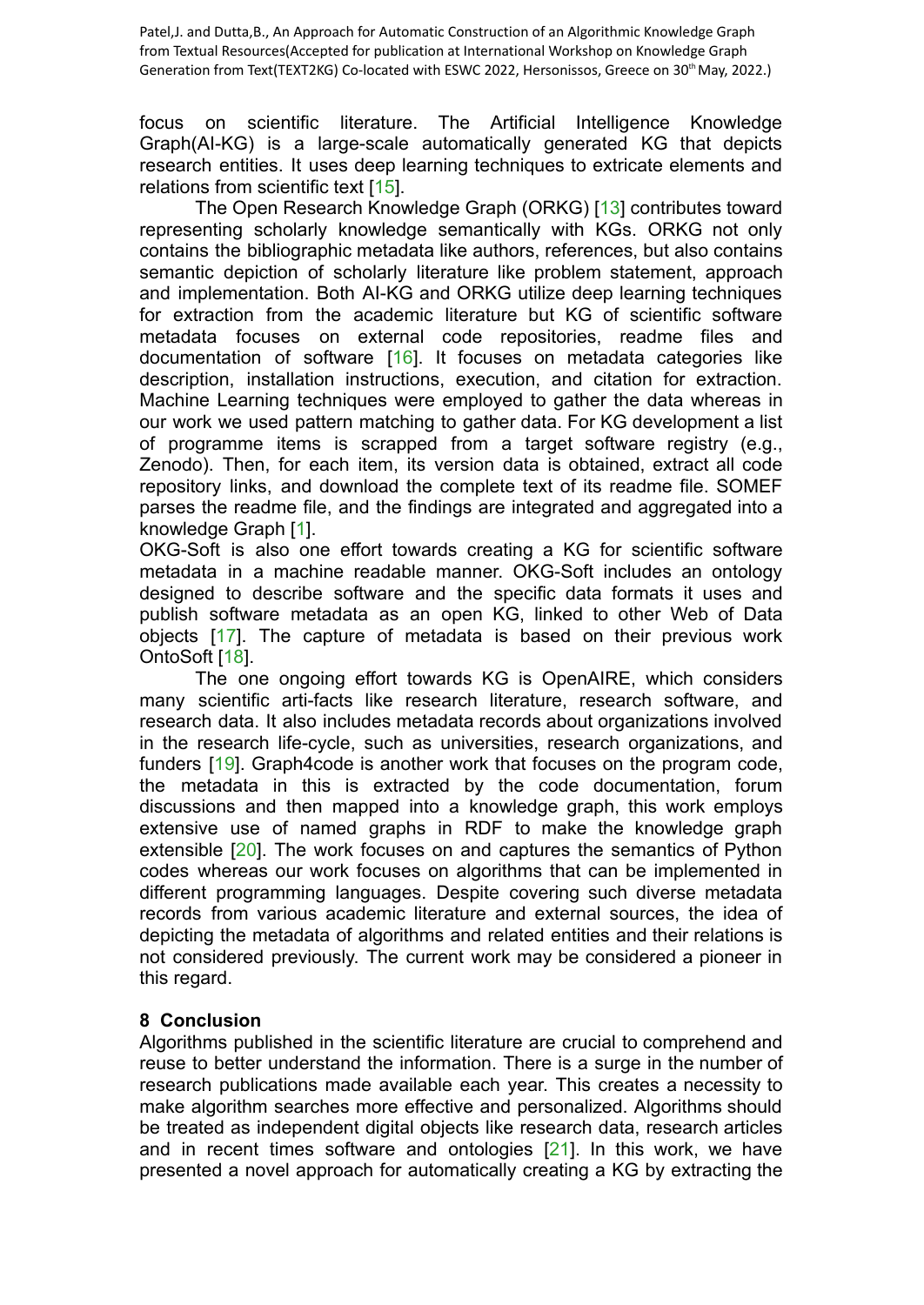data of 75 different algorithmic problems along with their relations and a methodology from the textual resource like Stony Brook algorithm repository. The work explores new metadata categories related to algorithmic problems to better comprehend problems and reuse. Such categories are related problems (a similar algorithmic problem) and recommended books (to better understand the problem and get detailed explanations). In continuation to the current work, we aim to make a comparative analysis of the designed KG approach with state of the art related approaches as used in the creation of knowledge graphs, such as AI-KG and ORKG. The present KG was developed primarily based on a single resource i.e., the Stony Brook algorithm repository. In the future, we aim to extend the KG by extracting the information from several other sources, such as scientific literature, repositories (e.g., GitHub, NIST Dictionary of Algorithms and Data Structures [22]), and online discussion forums. For this purpose, we aim to focus on developing a more generic and robust framework of information extraction.

## **References**

[1] A. Kelley and D. Garijo, "A framework for creating knowledge

graphs of scientific software metadata," *Quantitative Science Studies*, p. 1–37, Nov 2021.

[2] S. S. Skiena, "Who is interested in algorithms and why? lessons from the stony brook algorithms repository," *In: Proc. of WAE'98*, pp. 204–212, 1998.

[3] V. Voevodin, A. Antonov, and J. Dongarra, "Why is it hard to describe properties of algorithms?" *Procedia Computer Science*, vol. 101, p. 4–7, Dec 2016.

[4] K. U. Idehen, "Linked data, ontologies, and knowledge graphs," 2020. [Online].Available:[https://www.linkedin.com/pulse/linked-data-ontologies-k](https://www.linkedin.com/pulse/linked-data-ontologies-)now ledge -graphs-kingsley-uyi-idehen/

[5] M. DeBellis and B. Dutta, "The covid-19 codo development process: an agile approach to knowledge graph development," 2021.

[6] "Wikidata." [Online]. Available: https://www.wikidata.org/wiki/Wikidata:Main Page

[7] B. Dutta and J. Patel, "AMV: Algorithm Metadata Vocabulary," *arXiv:2106.03567 [cs]*, Jun 2021, arXiv: 2106.03567. [Online]. Available: <http://arxiv.org/abs/2106.03567>

[8] M. O'Connor, C. Halaschek-Wiener, and M. Musen, "Mapping master: A flexible approach for mapping spreadsheets to owl," *9th International Semantic Web Conference (ISWC), Shanghai, China*, vol. 6497, p. 208, Nov 2010, journalAbbreviation: 9th International Semantic Web Conference (ISWC), Shanghai, China.

[9] T. Petkova, "The knowledge graph and the enterprise," Aug 2018. [Online]. Available:

https://www.ontotext.com/blog/the-knowledge-graph-and-the-enterprise/

[10] I. C. Education, "What is a knowledge graph," November 2021. [Online]. Available: https://www.ibm.com/cloud/learn/knowledge-graph

[11] B. Dutta and M. Debellis, "CODO: An ontology for collection and analysis of covid-19 data," *In Proc. of 12th Int. Conf. on Knowledge Engineering and Ontology Development (KEOD)*, pp.76–85, 2-4 November 2020.

[12] M. Musen, "The prot´eg´e project," *AI Matters*, vol. 1, p. 4–12, Jun 2015.